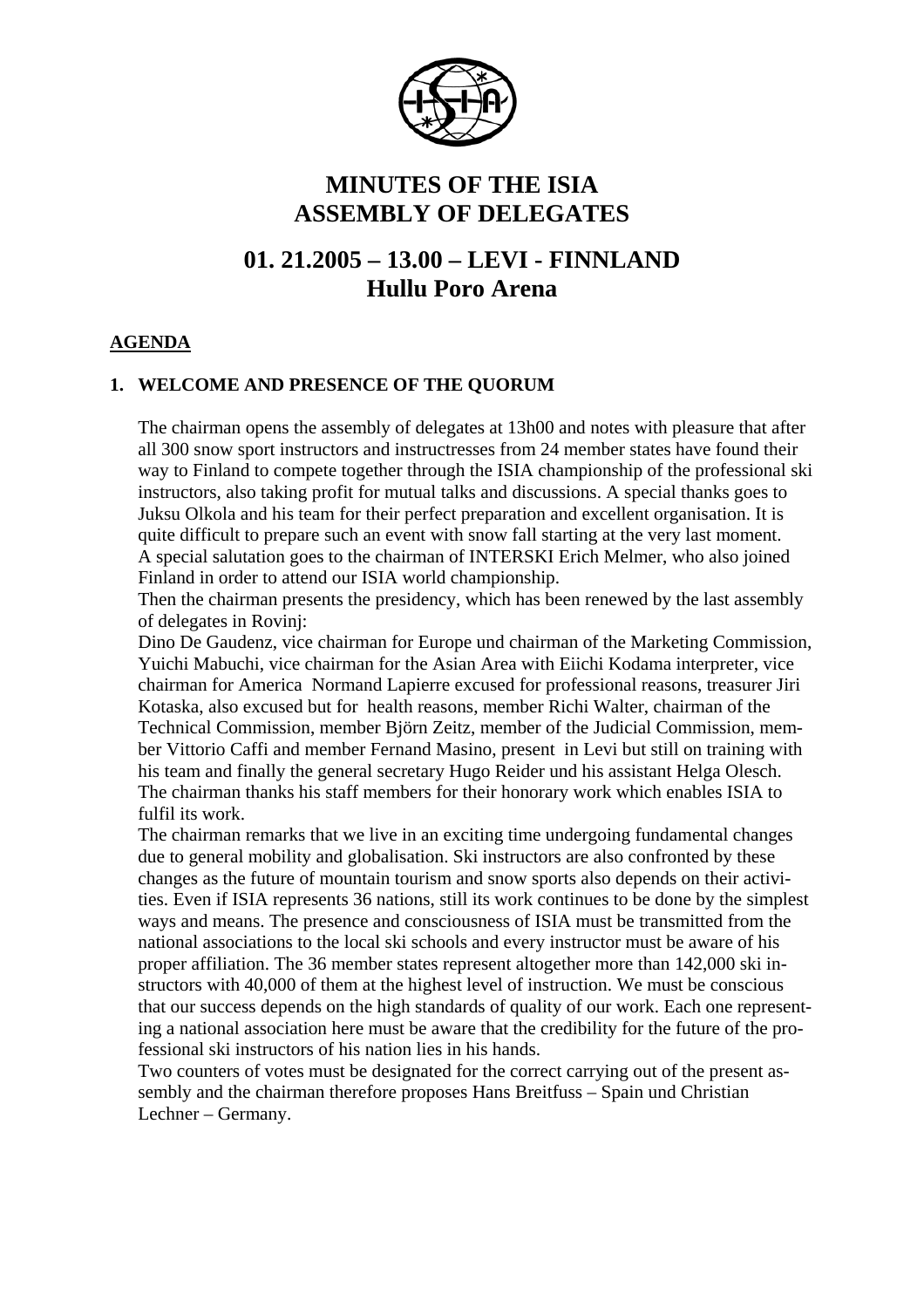#### **DECISION 1/DV 2005:**

The assembly of delegates nominates with one voice Hans Breitfuss – Spain, and Christian Lechner – Germany, as counters of votes of the assembly of delegates 2005.

The general secretary declares that the following member associations are represented by their delegates.

| Country              | <b>Marks</b> | Paid                    |    | <b>Votes</b>   | Represented by                    | Entitled to vote |
|----------------------|--------------|-------------------------|----|----------------|-----------------------------------|------------------|
|                      |              | <b>YES</b>              | NO |                |                                   |                  |
|                      |              |                         |    |                |                                   |                  |
| Andorra              | 250          | $\mathbf X$             |    | 1              | absent                            | $\mathbf{0}$     |
| Argentina            | 300          | $\overline{\text{X}}$   |    | $\mathbf{1}$   | <b>Martin Bacer</b>               | $\mathbf{1}$     |
| Australia            | 500          | $\overline{\mathrm{X}}$ |    | 1              | excused                           | $\overline{0}$   |
| Belgium              | 100          | X                       |    | 1              | excused                           | $\mathbf{0}$     |
| Bulgaria             | 210          | X                       |    | 1              | Petar Jankov                      | 1                |
| Canada               | 500          | $\mathbf X$             |    | 1              | excused                           | $\boldsymbol{0}$ |
| Chile                | 75           | $\overline{X}$          |    | 1              | absent                            | $\boldsymbol{0}$ |
| Croatia              | 250          | $\overline{\mathbf{X}}$ |    | 1              | Tomislav Sepic                    | 1                |
| Denmark              | 200          | $\overline{X}$          |    | $\mathbf{1}$   | absent                            | $\boldsymbol{0}$ |
| Germany              | 3.030        | $\overline{X}$          |    | 5              | <b>Christian Lechner</b>          | 5                |
| Finland              | 250          | X                       |    | 1              | Juha Pekka Olkola                 | $\mathbf{1}$     |
| France               | 9.393        | $\overline{X}$          |    | 11             | absent                            | $\overline{0}$   |
| Lichtenstein         | 20           | $\overline{\mathrm{X}}$ |    | $\mathbf{1}$   | Petra Eberle                      | $\mathbf{1}$     |
| <b>Great Britain</b> | 700          | $\overline{\mathrm{X}}$ |    | $\overline{2}$ | Vittorio Caffi                    | 1                |
| Greece               | 250          | X                       |    | 1              | excused                           | $\mathbf{0}$     |
| Netherlands          | 250          | $\overline{X}$          |    | 1              | excused                           | $\overline{0}$   |
| Ireland              | 20           | X                       |    | 1              | excused                           | $\overline{0}$   |
| Israel               | 150          | X                       |    | 1              | excused                           | $\overline{0}$   |
| Italia               | 9.200        | X                       |    | 11             | Dino De Gaudenz                   | 11               |
| Japan                | 1.190        | X                       |    | 3              | Yuichi Mabuchi                    | 3                |
| New Zealand          | 500          | $\overline{\mathrm{X}}$ |    | $\mathbf{1}$   | excused                           | $\overline{0}$   |
| Norway               | 400          | $\overline{X}$          |    | 1              | absent                            | $\overline{0}$   |
| Austria              | 2'000        | $\overline{X}$          |    | 3              | Richi Walter                      | 3                |
| Poland               | 150          | $\overline{X}$          |    | 1              | Andrzey Milewski                  | 1                |
| Rumania              | 50           | $\overline{X}$          |    | 1              | excused                           | $\boldsymbol{0}$ |
| Russia               | 20           | X                       |    | 1              | <b>Andrey Rogarov</b>             | 1                |
| Sweden               | 400          | X                       |    | 1              | absent                            | $\mathbf{0}$     |
| Switzerland          | 4500         | $\overline{\mathbf{X}}$ |    | 6              | Karl Eggen                        | 6                |
| Slovakia             | 65           | $\overline{\mathrm{X}}$ |    | 1              | excused                           | $\overline{0}$   |
| Slovenia             | 500          | $\overline{\text{X}}$   |    | $\mathbf{1}$   | Marko Rataj                       | $\mathbf{1}$     |
| Spain                | 1.750        | X                       |    | 3              | <b>Hans Breitfuss</b>             | 3                |
| Czech republic       | 150          | $\overline{X}$          |    | 1              | Libor Knot                        | $\mathbf{1}$     |
| Turkey               | 100          | $\overline{X}$          |    | $\mathbf{1}$   | Yildirum Levent                   | $\mathbf{1}$     |
| Hungry               | 20           | X                       |    | 1              | excused                           | $\boldsymbol{0}$ |
| <b>USA</b>           | 300          | X                       |    | 1              | absent                            | $\mathbf{0}$     |
| Ukraine              |              |                         |    |                | Application for acceptance        | $\boldsymbol{0}$ |
| Total: 35 countries  | 35'080       |                         |    | 72             | $\overline{18}$ countries present | $\overline{44}$  |

# **List of presence and votes for ISIA Congress 2005**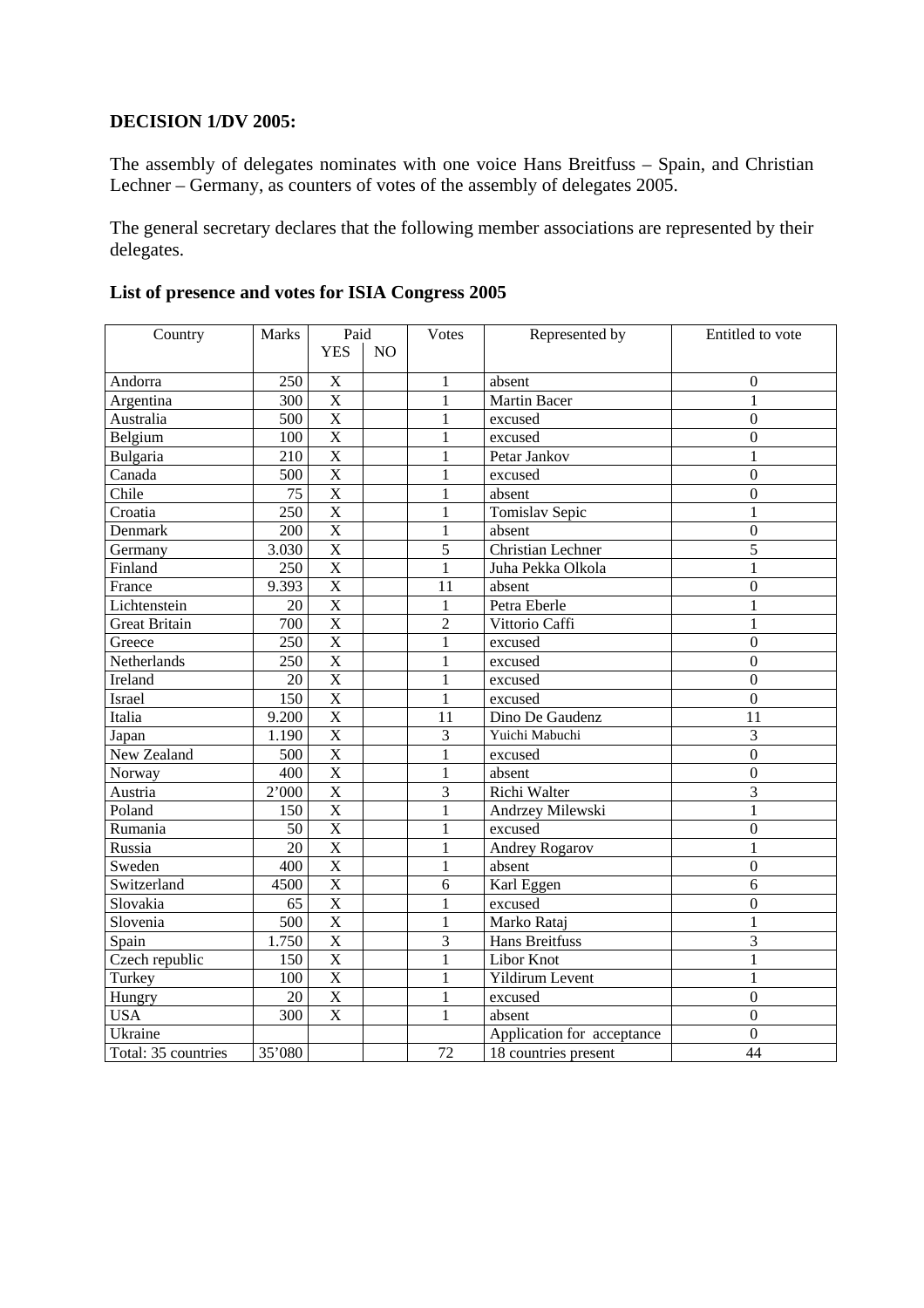Out of 36 member association 18 are represented. The delegates present on our assembly represent 44 votes out 72. Regarding the presence of the presidency, Normand Lapierre and Jiri Kotaska are excused and Fernand Masino is still absent.

The assembly of delegates is constituted in accordance with the statutes and therefore constitutes a quorum.

Representatives of the Ukrainian Ski Instructors Association, which has applied for ISIA membership, are also present.

The chairman opens the assembly and introduces immediately point 2 of the agenda.

## **2. APPROVAL OF THE MINUTES OF THE ISIA GENERAL ASSEMBLY HOLD IN ROVINJ – CROATIA ON THE 11TH MAY 2004**

#### **DECISION 2/DV 2005:**

The minutes of the assembly of delegates 2004 hold in Rovinj – Croatia, are approved with one voice.

## **3. REPORT OF THE ISIA CHAIRMAN, THE COMMISSIONS, THE SECRETARY AND THE AUDITOR**

The chairman explains the way the ISIA Commissions are fulfilling their work under the coordination of their respective chairmen. The ISIA chairman tries to bring together the work of all commissions in cooperation with the secretary and the general secretary.

The Marketing Commission has been occupied by the reshaping of our website, issued and printed new posters, for ISIA worldwide on one hand and for the national associations on the other. It issued also a CD with the Corporate Identity of ISIA, a brochure containing the ISIA statutes and the ISIA Minimum Standards for a large public. A résumé of the activities of the passed 4 years has also been produced and printed.

The technical Commission has put its main effort, to define the ways to fulfil the objectives fixed by ISIA, namely to organise each year an event on pist, specifically in snow. Last year the theme 'Park & Pipe' organised in St. Moritz was very successful and has been taken over by numerous member countries. Already in 1995 when nobody discussed this item, ISIA was the first organisation to deal with the theme 'Carving', starting a major new development in all ski schools.

The preparation for the WC in Levi occupied the Technical Commission since our St.Moritz meeting and some preparing work has been done for the control of our quality standards. The control and implementation of these standards remains the major task of the Technical Commission for many years.

The Legal Commission had mainly to monitor and control applications for ISIA membership in order to present them to the presidency. Last year the Innsbruck meeting was prepared, its results resumed and the motions for the AD resumed under point 7 of the agenda.

Only one of our two auditors, Martin Bacer from Argentina, being present, Josip Tucman from Croatia being excused, the presidency delegated this task to Eduardo Roldan from Spain.

The two auditors have controlled the ISIA bookkeeping, declared it as correct and precise and propose therefore to the assembly to accept the statement of account 2004.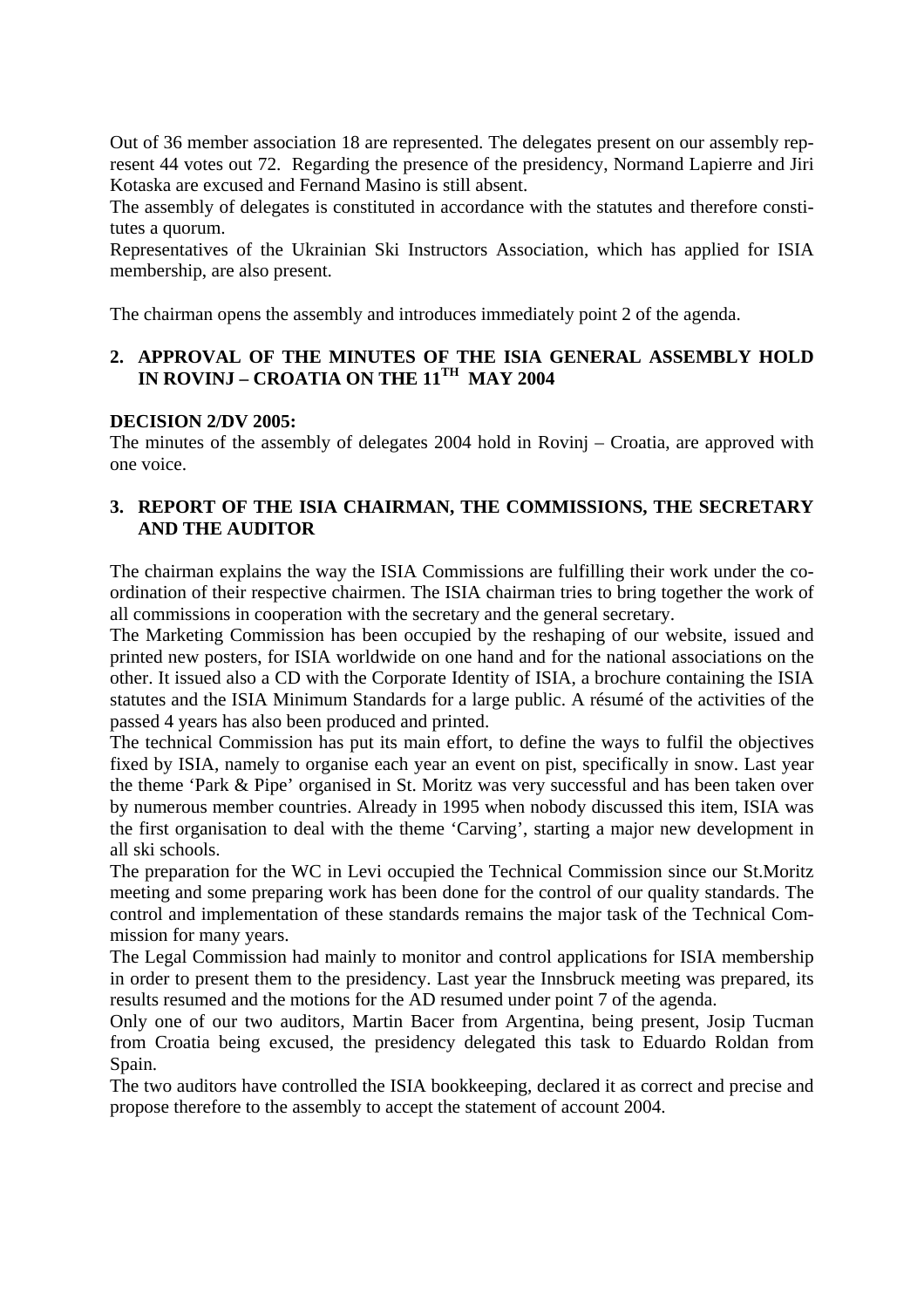## **4. APPROVAL OF THE STATEMENT OF ACCOUNT 2003 AND RELEASE OF THE PRESIDENCY**

Acting for our treasurer Jiri Kotaska, who is excused, the chairman presents the statement of account 2004 in detail and explains the individual incomings and outgoings (see appendices). He explains that ISIA, is for the moment, paying more than it earns and that the annual loss represents 17.868,12 CHF. Still this loss is not critical due to the amount of reserves. The chairman asks the delegates to accept the statement of account 2003.

## **DECISION 3/DV 2005:**

The AD accepts the statement of account 2004 with one vote and release the presidency.

# **5. BUDGET 2006 / APPROVAL**

The budget 2006 is presented by the chairman. (See appendices) He also explains that the budget 2005 will not be presented any more having been accepted before and the budget year 2005 ending in a very few weeks and all expenses having been paid. 2006 proposes more or less the same expenses as 2005. So it is quite clear that the budget has to be adapted accordingly if new tasks are added.

## **DECISION 4/DV 2005:**

The AD accepts the budget 2006 with one vote.

# **6. MEMBERSHIP FEES**

According to Swiss Law which must be applied for ISIA a vote has to decide upon the annual fee. The chairman proposes to keep the membership fee unchanged for 2006.

## **DECISION 5/DV 2005:**

The AD decides to maintain unchanged the membership fee for 2006 fixed at 750,00 CHF as a basic fee for each member association counting up to 500 registered ski instructors at the highest level of instruction. Additional 1,50 CHF will have to be paid for each additional ski instructor of highest level of instruction.

## **7. INNSBRUCK MEETING: REPORT – PROPOSALS – DECISIONS**

In the chairman's opinion, ISIA enters a fascinating discussion and our decisions will go down in history. ISIA will, if the AD accepts it, define the future of ski instructors. Time is ready to decide and to act, if ISIA does not want to become just a festive association. Some are considering ISIA to be such an association for all time.

The Legal Commission organised a meeting in March 2005 in Innsbruck, which was joined by 18 nations.

All National associations present at this meeting endorsed the minimum standards for professional ski instructors decided upon at the Sierra Nevada meeting and pleaded for their effective control especially when new members are to be admitted. Equally, all nations present at this meeting agreed that the distribution of ISIA badges to ski instructors at the highest level, from the concerned nation, require a more effective control and that a commission in charge for such a control must be mandated.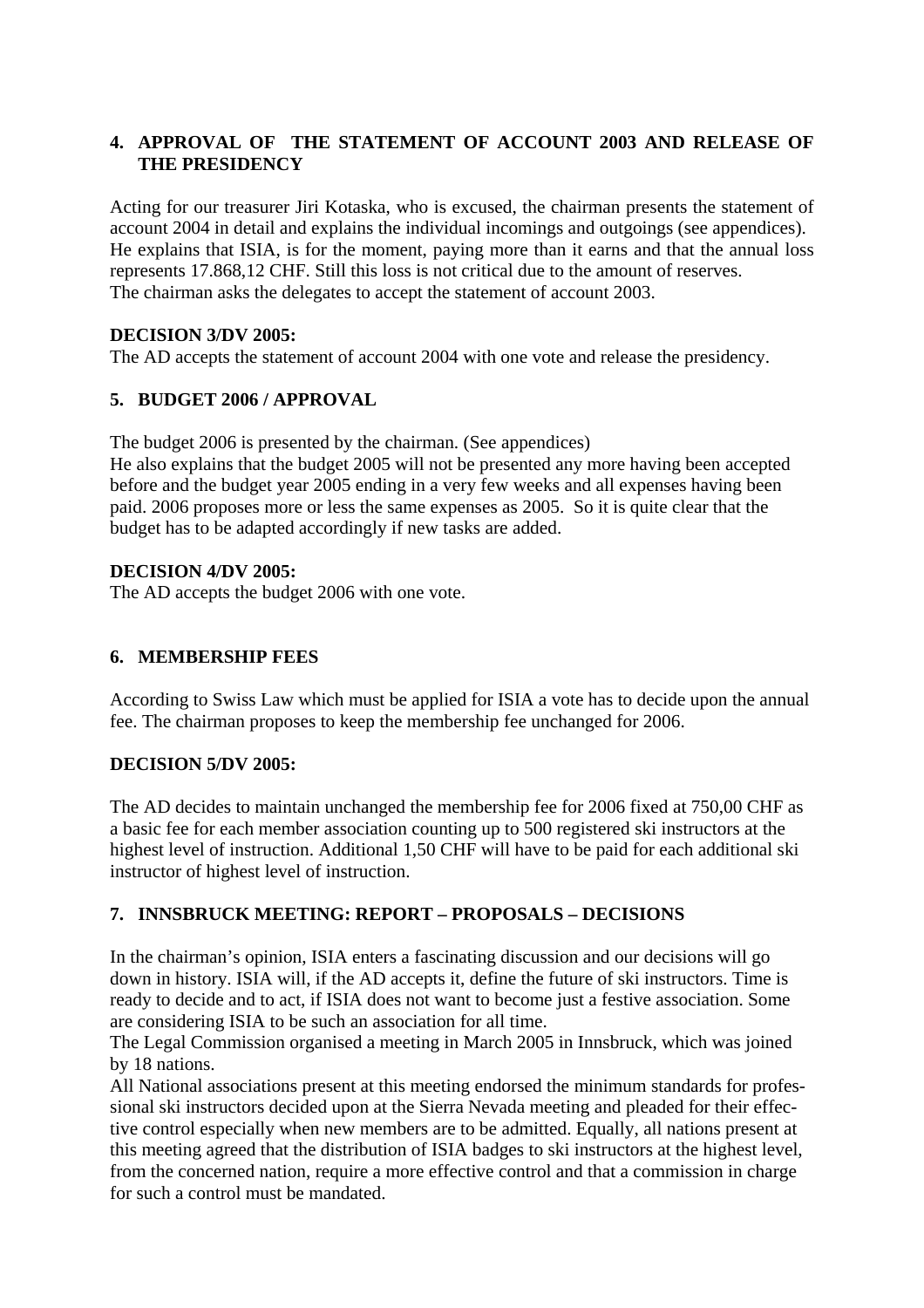With the only exception of France, the participants of the Innsbruck meeting agreed that ISIA should apply for accreditation by the EC in Brussels and especially interfere in the question of the control of professional titles.

Björn Zeitz as chairman of the Legal Commission will now take over the handling of this point of the agenda considering the RESULTS of the Innsbruck meeting just announced before

- (a) The ISIA Minimum Standard accepted and recognised as the mutual Quality Feature;
- (b) Control of the quality of instruction;
- (c) Control of the distribution of the ISIA badge;
- (d) Accreditation of ISIA in Brussels,

and in agreement with these results the presidency announces the following proposals and motions:

#### NOTIFICATION:

- 1. In agreement with. § 13 of the statutes a 'Commission/Control of Minimum Standards' (CMS) is constituted with one member from the Presidency, two members of the Technical Commission, to be chosen by the presidency.
- 2. The ISIA presidency reactivates the former contacts with Brussels taken in connection with the ISIA accreditation by EC, of the former general secretary MONAUNI and proposes a common platform related to the recognition of the professional qualification of ski instructors.

These are the intention of the presidency; those not agreeing to these intentions will have to introduce a countermotion.

No request for leave to speak and no countermotion from the assembly are introduced.

Björn Zeitz presents the motions of the presidency:

The presidency proposes the following motions to the assembly:

- 1. The member associations have to inform ISIA about all their examination terms 3 months before start of any examination.
- 2. The Commission/ Control of Minimum Standards are allowed to participate at any examination term and to control its results, even without previous notice.
- 3. The member associations have to report their ski instructors according to the different grades and a list resuming the ski instructors being in possession of an ISIA badge.

At the same time the consequences fixed in § 7 in case of a non-observation of the statutes and the rules and the regulations will be pointed out.

Regarding the costs of control, ISIA will take over the travelling costs and the member association the accommodation and subsistence costs.

During the discussion Karl Eggen agreed with the necessity to identify and control the quality level of the member associations and Björn Zeitz outlined once more that the recognition of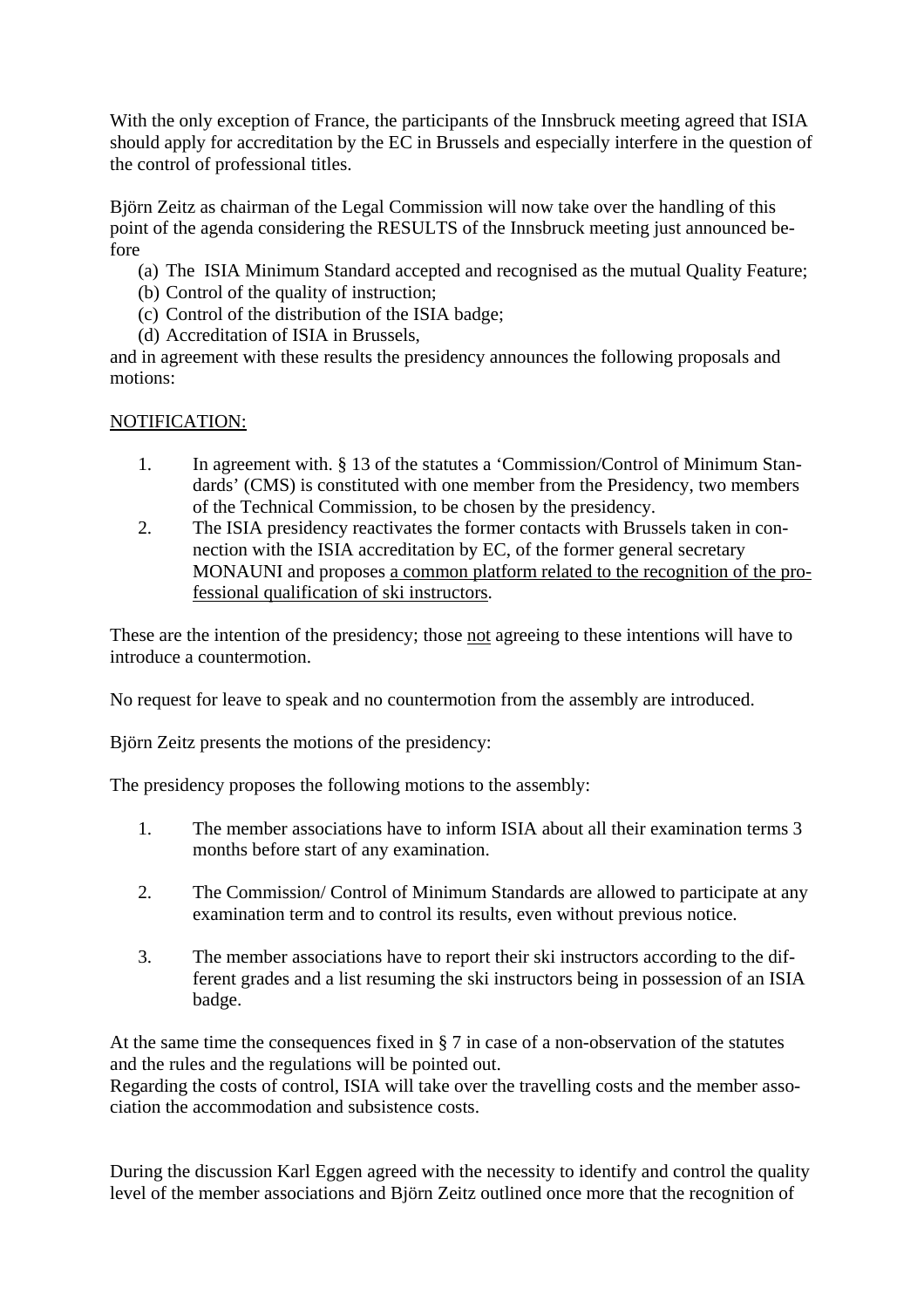professional titles and the ISIA minimum standards represents two totally different points and they have to be treated individually. Even the ISIA statutes make clear that membership and observation of the minimum standards does not lead to a mutual recognition of professional titles by all member associations.

The chairman brings the motions as presented by Björn Zeitz to the vote.

#### **DECISION 6/DV 2005:**

The motions of the presidency are accepted with one voice without any negative vote.

Björn Zeitz and the chairman thanks the AD for this vote which are closing in a positive way the considerations of the presidency and will bring ISIA nearer to the realisation of its objectives.

#### **8. APPLCATIONS FOR ADMISSION OF NEW MEMBERS**

For the Legal Commission, general secretary Hugo Reider, explains the verifications done in order to control the applications for admission. Verifications have been done in accordance with § 5 und 6 of the ISIA statutes taking as a basis the ISIA questionnaire.

Only one new request for admission was presented by Ukraine. The admission of Montenegro was decided by the AD of Rovinj asking the presidency to formalise this admission with a control of the quality of instruction.

As this control couldn't be done till now the presidency in its meeting of the  $1<sup>st</sup>$  of December 2005 decided to admit Montenegro as a member for the time being without the possibility of obtaining ISIA badges until a positive control of the instruction level has been carried out.

After a detailed control of the application and documents presented by the Ukrainian professional ski instructors association the presidency, for the time being, can not recommend to the AD the admission of this association. Too many details, documents and points asking for further clarification are still outstanding. Even if the Ukrainian association submitted all required documents, yet some doubts remain related to the main question of an autonomous association of ski instructors really fulfilling all ISIA conditions, especially regarding the existence of an autonomous structure of instruction and the observance of the minimum standards.

Especially in connection with decision 7 a final admission cannot be recommended for the time being.

The presidency therefore proposes to give Ukraine the status of an Applying Nation. Although such nations have not the rights of a member, they get all the news of ISIA and are invited to all ISIA events.

**DECISION 7/DV 2005:** the assembly of delegates takes note of the application for admission of the Ukrainian professional association of ski instructors and gives Ukraine the status of an Applying Nation.